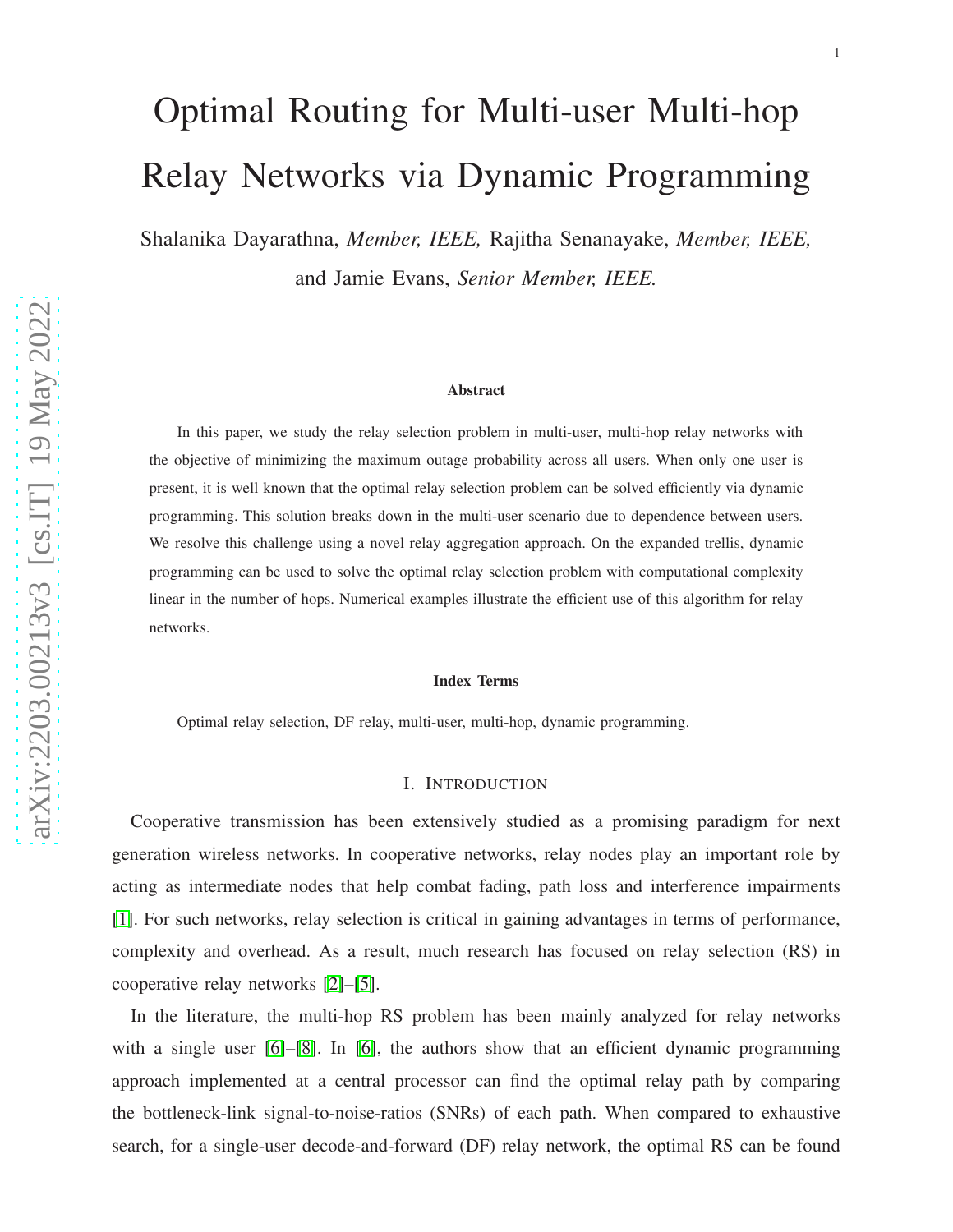very efficiently based on this approach. While, dynamic programming cannot be directly used in amplify-and-forward (AF) relay networks, it can be extended to a single-user AF relay network by approximating the effective SNR of a given path [\[7\]](#page-14-5), [\[8\]](#page-14-4). In [\[7\]](#page-14-5), the authors propose a near optimal routing scheme based on the Viterbi algorithm by approximating the effective SNR of a given path as the minimum of SNRs of all the hops, an approximation which is tight at high SNR. Taking a different approach, in [\[8\]](#page-14-4), the authors express the outage probability in a recursive manner and propose a dynamic programming based algorithm for path selection. More recent work in this area focuses on machine learning techniques to select relay nodes in singleuser, multi-hop relay networks [\[9\]](#page-14-6)–[\[11\]](#page-14-7). While these approaches provide interesting solutions in single-user networks, work on multi-user relay networks is still limited.

With multiple source-destination (S-D) pairs, the RS problem becomes much more complicated, especially in DF relay networks. This is due to the potential interference and the limitation of one relay node serving one S-D pair to minimize the synchronization requirements. Even with no interference, the path selected by each user depends on the selection of other users. Therefore, a direct extension of the simple Viterbi algorithm is not possible for a multi-user relay network. Existing approaches to finding the optimal solution require searching through all possible paths from source nodes to destination nodes. This involves a computational complexity which is exponential in the number of hops and the number of S-D pairs. As a result, different sub-optimal RS strategies have been considered to offer less computational complexity [\[12\]](#page-14-8), decentralization [\[2\]](#page-14-1), [\[5\]](#page-14-2) and practical constraints [\[4\]](#page-14-9).

In [\[13\]](#page-14-10), the authors consider a dual-hop relay network and develop an optimal RS strategy to maximize the minimum SNR of all the users by using a linear marking mechanism. The RS scheme proposed in [\[13\]](#page-14-10) has a worst case complexity which is quadratic in the number of users and the number of relays. Taking a different approach, in [\[12\]](#page-14-8), the authors propose a sub-optimal RS scheme with linear complexity with respect to the number of relays for a multi-user dual-hop relay network. Later, this was extended to a multi-user, multi-hop relay network in [\[2\]](#page-14-1), where the authors propose a decentralized RS scheme which performs RS in each hop independently, with the last two hops combined together to achieve full diversity.

With the dependence between S-D pairs, the existing dynamic programming based solutions for RS cannot be used in multi-user, multi-hop relay networks. To the best of our knowledge, there exists no low-complexity solution for optimal relay selection which provides a baseline for all these sub-optimal solutions. The naive or brute-force approach to the optimal relay selection involves exhaustively searching through all possible paths from source nodes to destination nodes.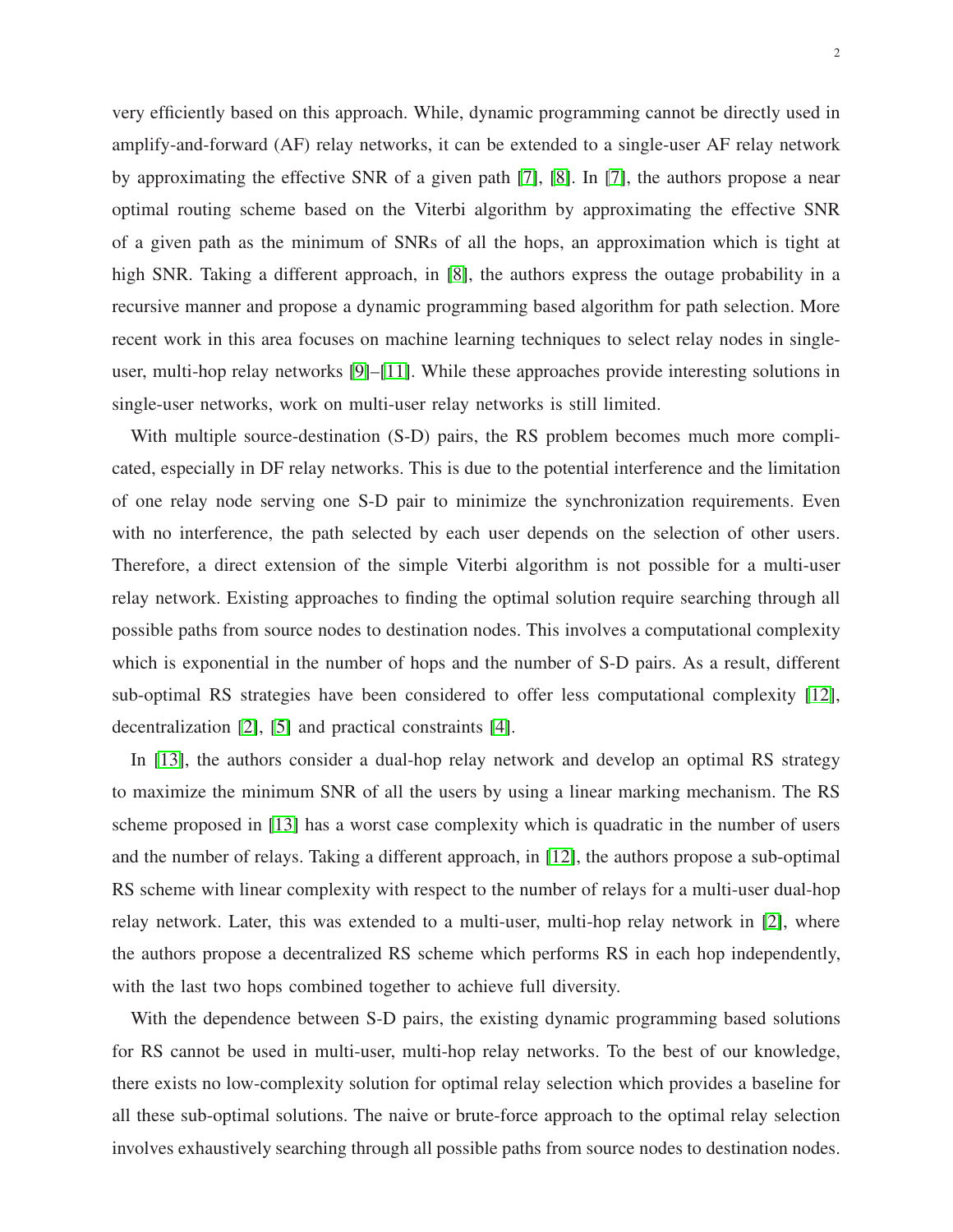Therefore, in many of the previous works that provide sub-optimal solutions, the simulation results were either limited to smaller networks or performance was not compared against the optimal solution [\[2\]](#page-14-1). We note that due to the connection between all the hops and users, the optimal relay selection in multi-user, multi-hop relay networks requires a centralized solution. The main contribution of this work is to provide a centralized solution that is guaranteed to obtain the optimal relay selection with linear complexity in terms of the number of hops. As such, our proposed solution provides a baseline that can be used to compare existing relay selection solutions to the optimal solution in larger relay networks, where the exhaustive search based optimal solution is not feasible.

## II. SYSTEM MODEL

We consider a multi-user, multi-hop wireless relay network as illustrated in Fig. [1,](#page-3-0) where  $N$ source nodes  $(s_1, s_2, ..., s_N)$  send information to N corresponding destinations  $(d_1, d_2, ..., d_N)$ . The communication is assisted by a multi-hop relay network consisting of  $L$  hops with  $M$  DF relays in each hop. Please note that even though we assume equal number of relay nodes in each hop for simplicity, this assumption is made without loss of generality. The more general case with different number of relay nodes in each hop can be handled by considering dummy relay nodes in each hop. For example, let us consider that the number of relay nodes are different in each hop and denote the number of relay nodes in hop l by  $M_l$ . First, we define  $M = \max\{M_1, M_2, ..., M_L\}$ . Then we add  $M - M_l$  dummy relay nodes in hop l with zero channel gains for each link connected to these dummy nodes. As a result, there are M relay nodes in each hop. In addition, due to zero SNR associated with dummy relay nodes, they will not be selected during the relay selection process. As commonly used in the literature, we assume that each S-D pair is assisted by only one relay in each hop and each relay assists at most one S-D pair to minimize the synchronization requirements, to avoid too much processing complexity in any single relay and to minimize power consumption in the network [\[2\]](#page-14-1), [\[12\]](#page-14-8). As one relay node supports at most one S-D pair, it is important to consider  $M \geq N$  to ensure that all S-D pairs are able to communicate via the relay network. Therefore, we select N relays from M available relays in each hop and denote the relay selected for S-D pair i in hop l as  $r(i, l)$ .

We model the channel gain between transmitter i and receiver j in hop l as a random variable  $h[i, j, l]$ . In general, this includes small scale fading, path loss and shadowing. We also assume that each node operates in half-duplex mode with transmit power  $P$  and that transmissions are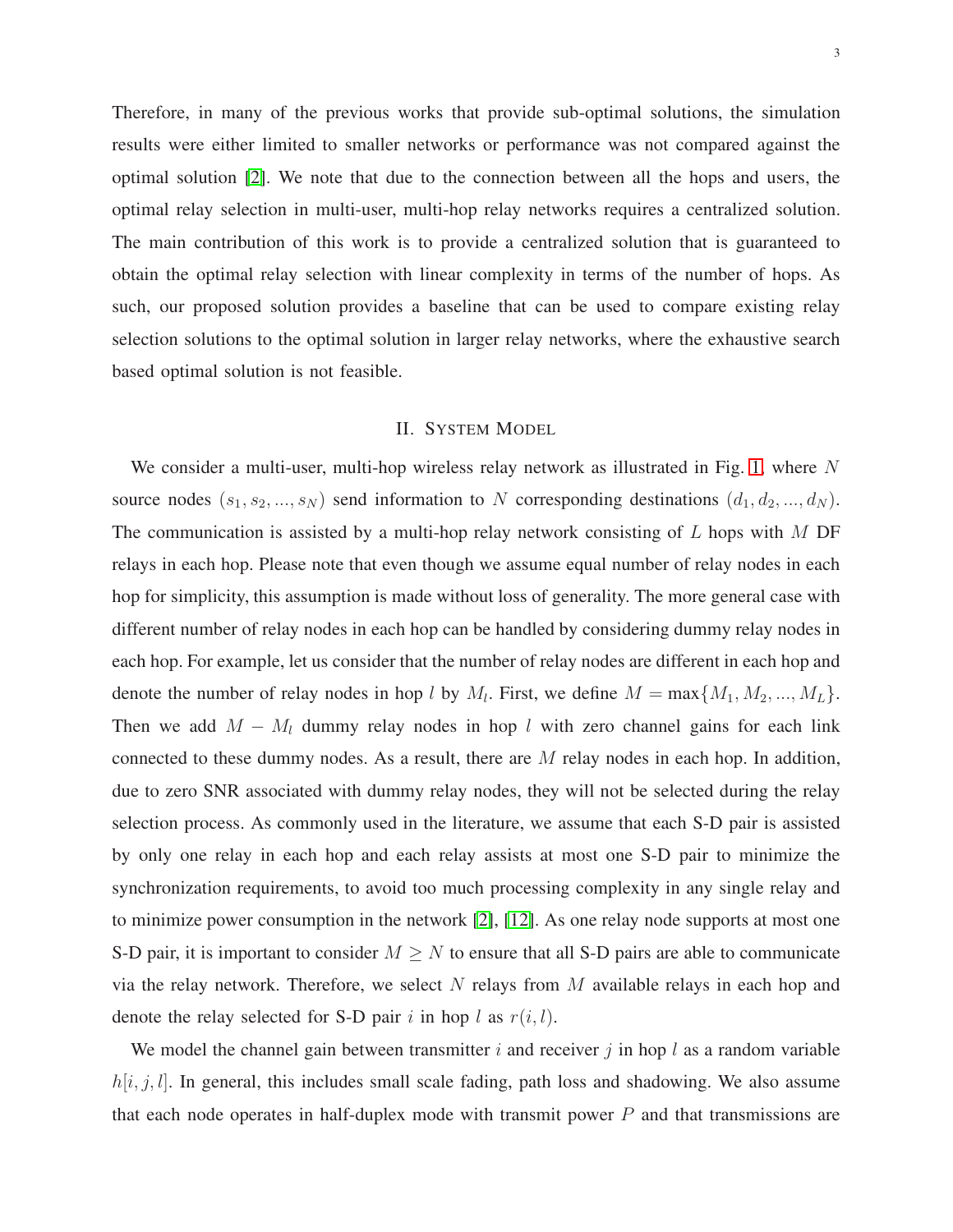<span id="page-3-0"></span>

Fig. 1: A multi-user multi-hop relay network

scheduled so that cross-hop (or inter-hop) interference can be neglected [\[2\]](#page-14-1), [\[7\]](#page-14-5). For such a network, the received signal at node  $j$  in hop  $l$  can be written as,

$$
y[j,l] = \sum_{i=1}^{N} \sqrt{P}h[r(i,l-1),j,l] \ x[r(i,l-1),l-1] + n[j,l] \tag{1}
$$

where  $x[r(i, l-1), l-1]$  is the information symbol transmitted by node  $r(i, l-1)$  in hop  $l-1$ which has unit average energy and  $n[j, l]$  is the additive white Gaussian noise at node j in hop l with mean zero and variance  $\sigma^2$ .

### III. OPTIMAL RELAY SELECTION

The main challenge in a multi-user, multi-hop relay network is selecting the best relay combination for each S-D pair. As each relay node only supports one S-D pair, the RS of one S-D pair affects the RS of other S-D pairs. In addition, the signal-to-interference-plus-noiseratio (SINR) of each link in hop  $l, \forall l > 1$  depends on the transmitting relay nodes in that hop which in turn depend on the RS of the previous hop. As such, the optimal relay selection in any given hop depends on the relay selection of every other hop. In a relay network with  $L$  hops where each hop has M relays, there are  $M^{L-1}$  possible paths for each S-D pair. Therefore, a path can be thought of as the set of relays that assists the communication between the source node and the relevant destination node. In a multi-user relay network with  $N$  S-D pairs, there are  $\prod_{i=0}^{N-1} (M - i)^{L-1}$  possible non-overlapping paths. The optimum RS can be solved by selecting N paths from these non-overlapping paths such that the performance objective is optimized.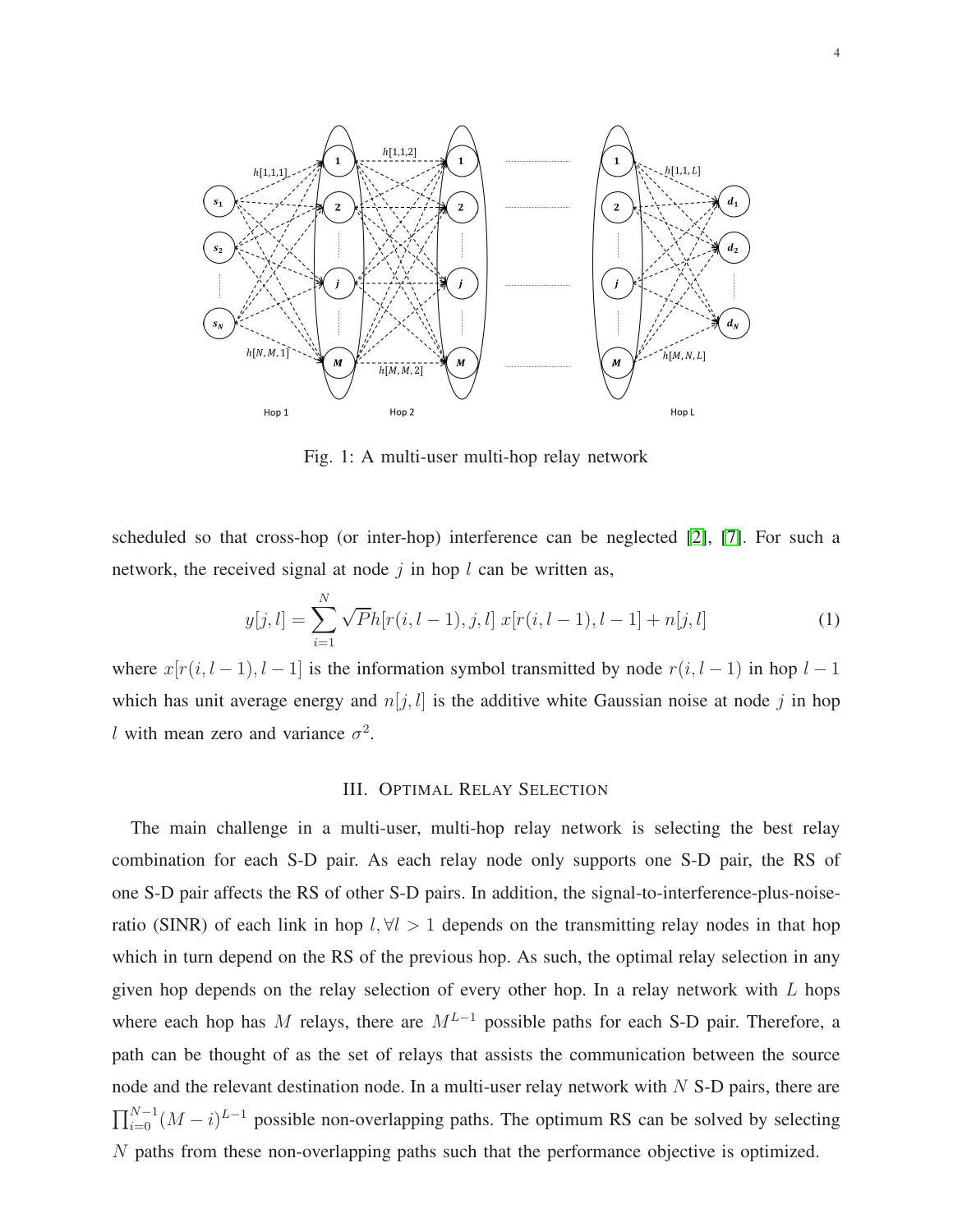In this paper, we consider the RS problem for a multi-user, multi-hop relay network with multiple DF relays by focusing on the network outage probability performance. For a given path the end-to-end received SINR of S-D pair  $i$  depends on the minimum SINR over all the hops and can be expressed as,

$$
\gamma_i = \min\{\gamma_{i,1}, \gamma_{i,2}, ..., \gamma_{i,l}, ..., \gamma_{i,L}\},\tag{2}
$$

where  $\gamma_{i,l}$  is the received SINR corresponding to S-D pair i in hop l and can be expressed as,

$$
\gamma_{i,l} = \frac{P|h[r(i, l-1), r(i, l), l]|^2}{\sigma^2 + \sum_{j \neq i}^N P|h[r(j, l-1), r(i, l), l]|^2},\tag{3}
$$

with  $r(i, 0) = s_i$  and  $r(i, L) = d_i$ . We note that an outage occurs for S-D pair i when its end-toend received SINR is less than the required threshold  $\gamma_{th}(i)$ . Therefore, the outage probability of a given S-D pair  $i$  can be calculated as [\[6\]](#page-14-3),

<span id="page-4-1"></span><span id="page-4-0"></span>
$$
P_{out}(i) = \Pr\bigg[\gamma_i < \gamma_{th}(i)\bigg].\tag{4}
$$

Let us define  $\bar{\gamma}_i =$  $\gamma_i$  $\gamma_{th}(i)$ to denote the normalized end-to-end received SINR of S-D pair  $i$  with respect to its required threshold. As such, [\(4\)](#page-4-0) can be simplified into

$$
P_{out}(i) = \Pr\bigg[\bar{\gamma}_i < 1\bigg].\tag{5}
$$

In this work, we consider that an outage occurs in the network when any S-D pair is in outage. As such, we define the network outage as,

$$
P_{out} = 1 - \Pr\bigg[\bar{\gamma_1} \ge 1, \bar{\gamma_2} \ge 1, ..., \bar{\gamma_i} \ge 1, ..., \bar{\gamma_N} \ge 1\bigg]
$$
  
= 1 - \Pr\bigg[\min\_{i \in \{1, ..., N\}} \{\bar{\gamma\_i}\} \ge 1\bigg]. (6)

Therefore, we can minimize  $P_{out}$  by maximizing  $Pr\left[\min_{i \in \{1,...,N\}} \{\bar{\gamma}_i\} \geq 1\right]$ which in turn is equivalent to

$$
\max_{r(i,l),\forall i,l} \left( \min_{i \in \{1,\dots,N\}} \{\bar{\gamma}_i\} \right),\tag{7}
$$

where  $\bar{\gamma}_i$  depends on  $r(i, l)$  as given in [\(3\)](#page-4-1). Therefore, in this work, we focus on finding the relay path that maximizes the minimum normalized end-to-end received SINR among all S-D pairs with respect to their required threshold values, which in fact minimizes the network outage. In the rest of the paper, we refer  $\bar{\gamma}_i$  as the end-to-end received SINR of S-D pair i for simplicity.

We note that when the number of users is limited to one, the optimal path can be found using dynamic programming techniques such as the Viterbi based algorithm where a central controller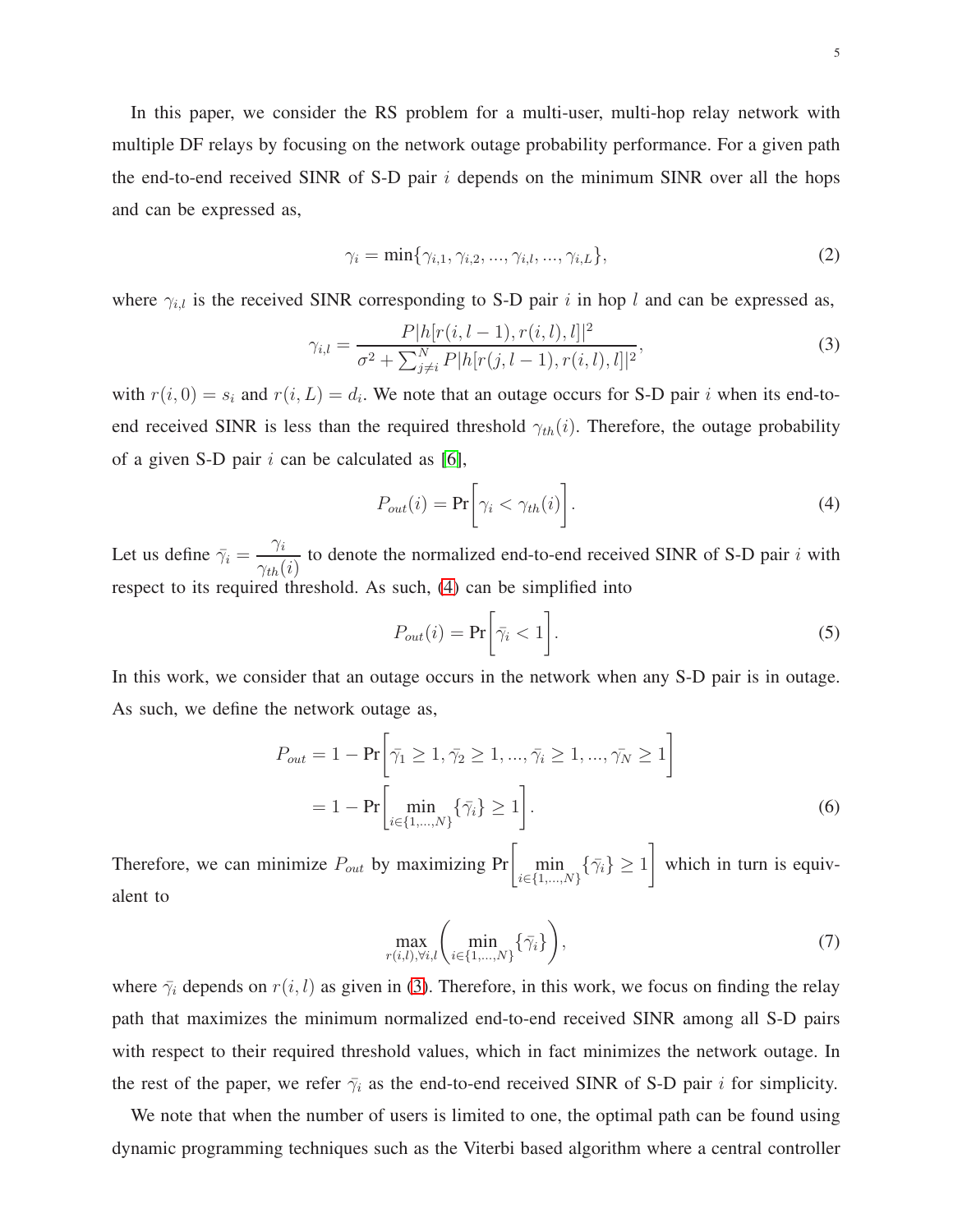can be used to select the path that has the largest bottleneck-link SNR [\[6\]](#page-14-3). However, in the presence of multiple users, this solution breaks down due to the dependence between users. As such, the optimal solution is obtained by exhaustively searching through all possible paths from source nodes to destination nodes. This approach has an exponential complexity with respect to N and L as there are  $\prod_{i=0}^{N-1} (M-i)^{L-1}$  possible paths for N S-D pairs [\[2\]](#page-14-1). Therefore, calculating all possible paths from source nodes to destination nodes can be a very complex task in large networks.

In the following, we reformulate the optimal relay selection problem by mapping the multiuser relay network into a trellis diagram in which the goal is to find the path that maximizes the minimum branch weight. We then propose an efficient centralized path selection algorithm for multi-user DF relay networks that can achieve the optimal relay assignment with linear complexity with respect to the number of hops in the network.

## IV. TRELLIS BASED OPTIMAL RELAY SELECTION

A trellis diagram consists of a finite number of stages between the starting point and the end point. Each stage consists of a finite set of states. In addition, each state in a given stage is connected to every other state in the next stage via a branch. Noting that there are  $Z =$  $\prod_{i=0}^{N-1} (M - i)$  possible relay combinations in each hop, we consider a trellis diagram of L stages with  $Z$  states in each stage, as illustrated in Fig. [2.](#page-6-0) As such, the number of stages in the trellis diagram can be mapped to the number of hops in the network and each state in the trellis will be similar to a possible relay combination in each hop. Noting that each state consists of a sequence of ordered N nodes, the branch between state i in stage  $l-1$  and state j in stage  $l$  includes  $N$  links. These links represent the communicating links of  $N$  S-D pairs when the ordered node sequence given by state  $i$  transmits to the respective ordered node sequence given by state j in hop l. Therefore, we define the branch weight between state i in stage  $l - 1$ and state j in stage l as the minimum received SINR among these N links and denote this by  $g[i, j, l]$ . With this model, we map the trellis start and end points to source and destination combinations given by  $\{s_1, s_2, ..., s_N\}$  and  $\{d_1, d_2, ..., d_N\}$ , respectively. Therefore, each path in the trellis represents one of the possible relay paths in the network.

As the optimal relay selection maximizes the minimum end-to-end received SINR for all the S-D pairs, the effective SINR for a given path is the minimum SINR over all the S-D pairs and hops in that path. Noting that the branch weight is mapped to the minimum SINR among all the S-D pairs in a given hop, finding the trellis path that maximizes the minimum branch weight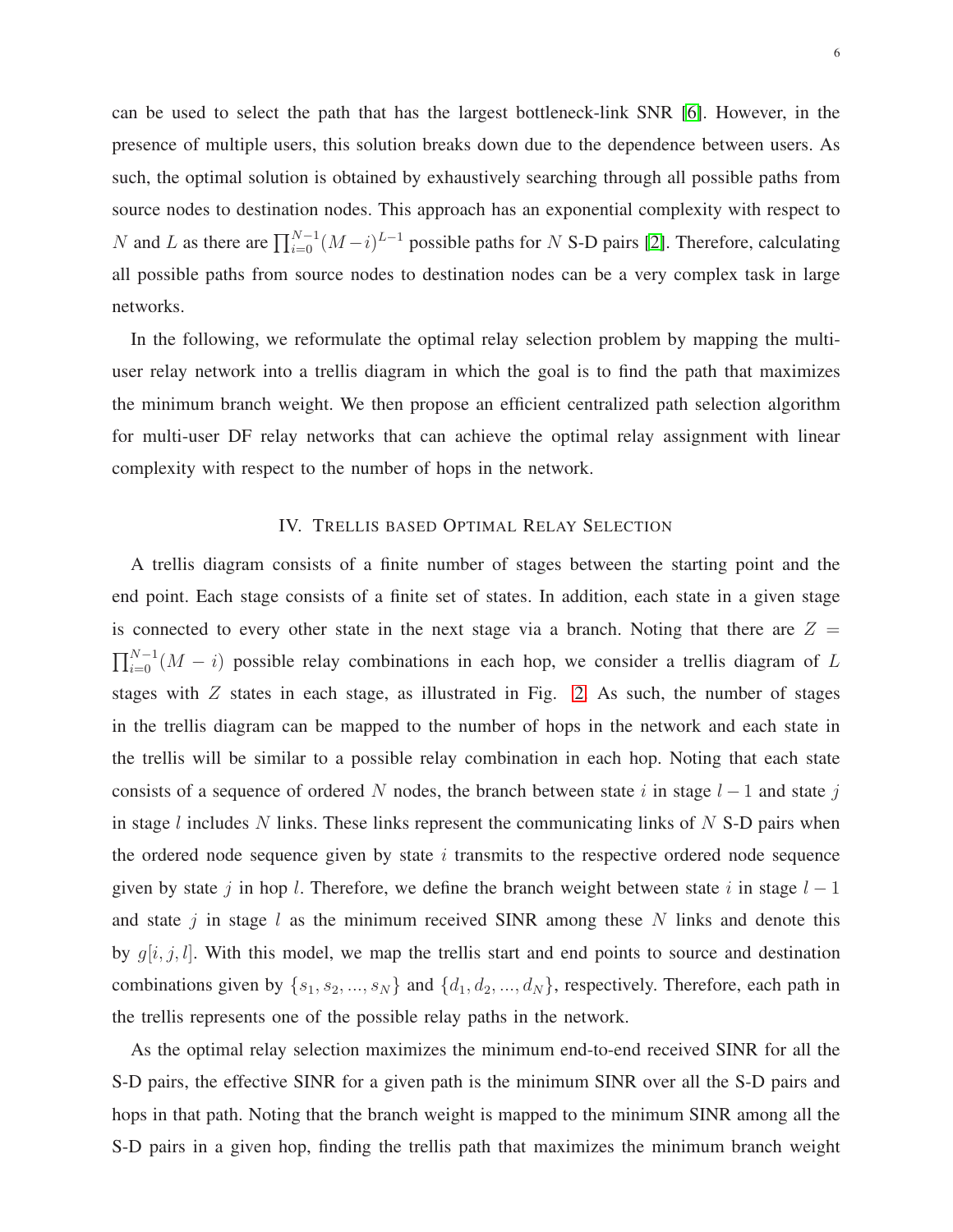<span id="page-6-0"></span>

Fig. 2: Mapped trellis for the multi-hop relay network

provides the optimal relay path. For a trellis with  $L$  stages and  $Z$  states in each stage, there are  $Q = Z^{L-1}$  paths. Let us define  $f(l, q)$  as the branch weight between stage  $l-1$  and stage l for a given trellis path  $q$  and formulate the optimization problem as,

<span id="page-6-1"></span>
$$
\max_{q \in \{1, \dots, Q\}} \left( \min_{l \in \{1, \dots, L\}} \{f(l, q)\} \right). \tag{8}
$$

Based on the trellis, we next propose a dynamic programming based efficient path selection algorithm. The main focus on this paper is to find a low-complexity optimal relay selection solution and as commonly assumed in literature, we assume that full channel state information (CSI) is available at a central control node and it is in charge of RS decision [\[1\]](#page-14-0), [\[2\]](#page-14-1), [\[11\]](#page-14-7). At this control node, branch weights  $g[i, j, l]$  are computed based on global CSI and given as input to the proposed algorithm along with all possible relay combinations  $Z$  and the number of hops L.

## *A. Dynamic Programming based Path Selection Algorithm*

Dynamic programming is performed by breaking down the complex problem into simpler sub-problems and then finding the optimal solution to these sub-problems [\[8\]](#page-14-4). Please note that, if the optimal path contains state  $z$  in stage  $l$ , then there cannot be a better path that leads up to state z even if we break the trellis diagram at stage l. As such, the optimal path in the trellis can be obtained by considering the optimal path up to each state in a given stage. Therefore, in the proposed algorithm, we break the optimization problem given in [\(8\)](#page-6-1) to several sub-problems where each sub-problem seeks to maximize the minimum branch weight up to a given state in a given stage.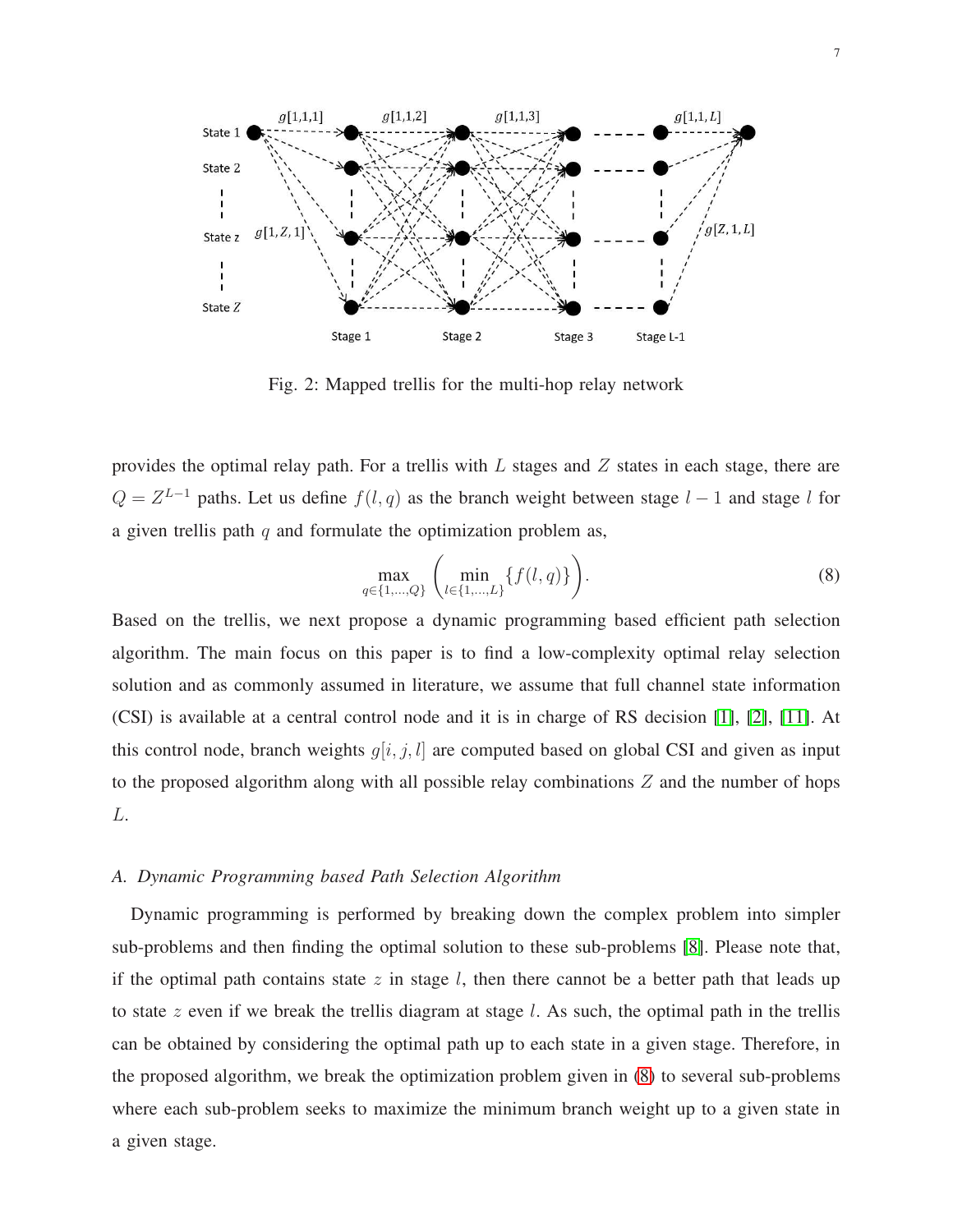Let us denote the maximum branch weight up to state z in stage l as  $u(z, l)$ . Next, we can show that  $u(z, l)$  can be computed recursively as,

<span id="page-7-0"></span>
$$
u(z,l) = \max_{\bar{z}\in\{1,\ldots,Z\}} \bigg(\min\bigg\{g[\bar{z},z,l],u(\bar{z},l-1)\bigg\}\bigg),\tag{9}
$$

with  $u(z, 1) = g(1, z, 1)$ . Please note that we can obtain the optimal path up to state z in stage l by finding the trellis path that maximizes  $u(z, l)$ . As such, the sub-problem at state z in stage  $l$  is given by [\(9\)](#page-7-0). We note that while the optimization given in [\(9\)](#page-7-0) results in the optimal relay selection, it is not directly connected to the optimization problem of maximizing the minimum end-to-end received SINR over all S-D pairs.

## Algorithm 1: The Proposed Optimal RS Algorithm

**Input** : Branch weights,  $Z, L$ 

Output: Optimum state vector  $x_{opt}$ 

1 
$$
U = 0
$$
,  $V = 0$ ,  $z^* = 1$   
\n2  $u(z, 1) = g[1, z, 1]$ ,  $v(z, 1) = 1$ ,  $\forall z \in \{1, ..., Z\}$   
\n3  $u(z, l) = \max_{\tilde{z} \in \{1, ..., Z\}} \left( \min \left\{ g[\bar{z}, z, l], u(\bar{z}, l-1) \right\} \right),$   
\n4  $v(z, l) = \operatorname*{argmax}_{\tilde{z} \in \{1, ..., Z\}} \left( \min \left\{ g[\bar{z}, z, l], u(\bar{z}, l-1) \right\} \right), \forall z \in \{1, ..., Z\}, l \in \{2, ..., L-1\}$   
\n5  $u(1, L) = \max_{\tilde{z} \in \{1, ..., Z\}} \left( \min \left\{ g[\bar{z}, 1, L], u(\bar{z}, L-1) \right\} \right)$   
\n6  $v(1, L) = \operatorname*{argmax}_{\tilde{z} \in \{1, ..., Z\}} \left( \min \left\{ g[\bar{z}, 1, L], u(\bar{z}, L-1) \right\} \right)$   
\n7 **for**  $l = L : -1 : 2$  **do**  
\n8  $z^* = v(z^*, l)$   
\n9  $\max \left( \min \left\{ g[\bar{z}, 1, L], u(\bar{z}, L-1) \right\} \right)$   
\n10 **end**

<span id="page-7-1"></span>In step 1 of Algorithm [1,](#page-7-1) we define and initialize the local variable  $z^*$  as one. We define two zero matrices U and V, and denote the  $(z, l)$ <sup>th</sup> element of U and V by  $u(z, l)$  and  $v(z, l)$ , respectively, where  $z$  refers to the state and  $l$  refers to the stage. Then in step 2, we consider the first stage and for each state z we assign the branch weight  $g[1, z, 1]$  to  $u(z, 1)$  and number 1 to  $v(z, 1)$ . Next, we consider the second stage and for each state z, we first consider each state  $\overline{z}$ in the first stage and calculate the minimum of  $u(\bar{z}, 1)$  and  $g[\bar{z}, z, 2]$ . Then we maximize over all the states in the first stage as in [\(9\)](#page-7-0) and assign that maximum value to  $u(z, 2)$  and the relevant index to  $v(z, 2)$ . We continue this for all the states in all the stages in step 3-6. Then, we start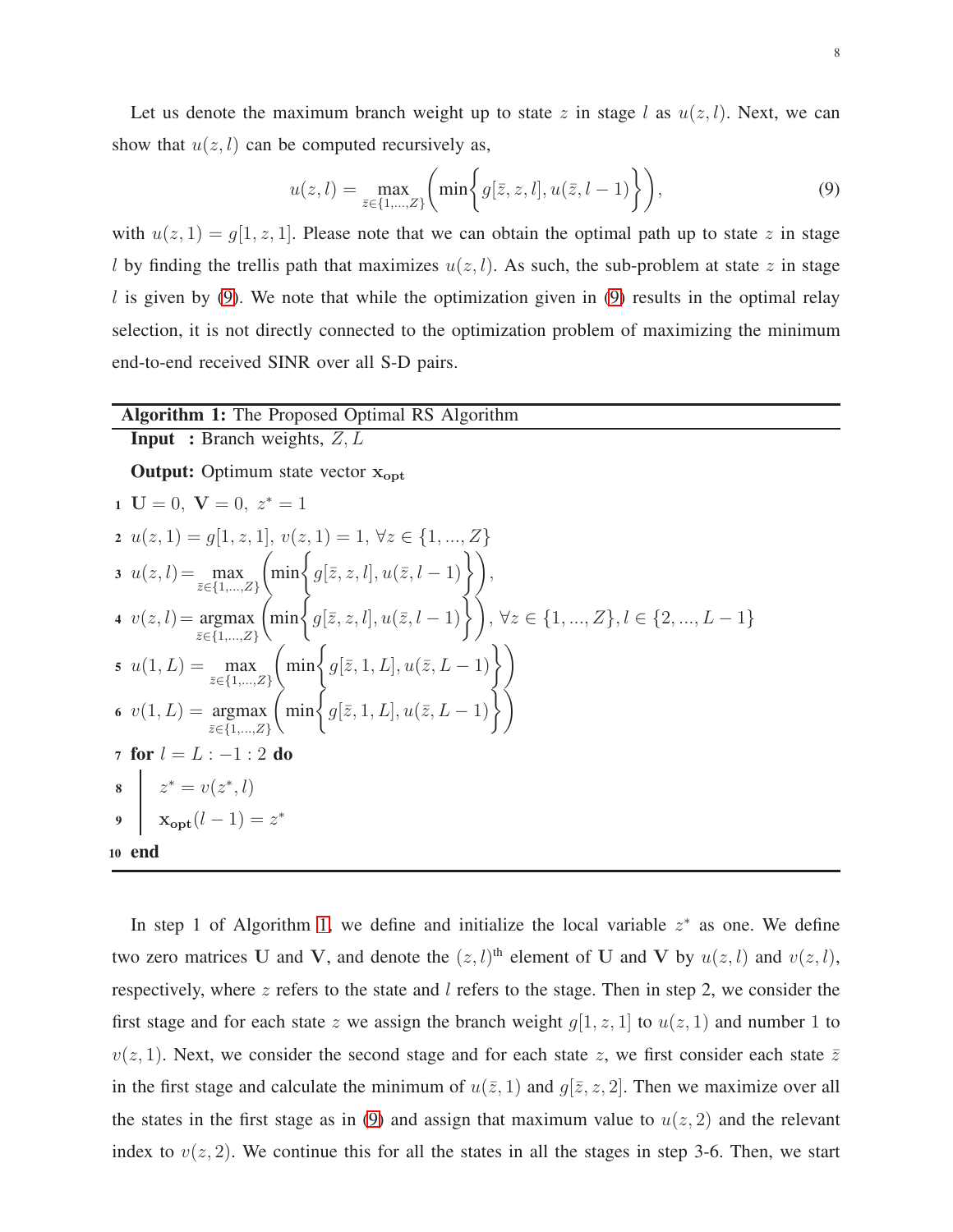with the last stage and update  $z^*$  with  $v(1, L)$ . In step 9, we assign  $z^*$  to  $(L - 1)$ <sup>th</sup> element of the optimum state vector  $x_{opt}$  denoted by  $x_{opt}(L-1)$ . Then in step 8, we consider the previous stage and update  $z^*$  with  $v(z^*, L - 1)$ . Likewise, we continue tracking the best state for each stage until we reach the first stage. At the end of Algorithm [1,](#page-7-1)  $l^{\text{th}}$  element of  $\mathbf{x}_{\text{opt}}$  represents the optimal state in stage l for the optimal trellis path. In other words,  $x_{opt}(l)$  contains the index of the selected relay combination in hop  $l$  of the optimal relay assignment.

#### <span id="page-8-0"></span>*B. Complexity Analysis*

In this work, we map the multi-user, multi-hop relay network into a trellis diagram with L stages and  $Z$  states in each stage. Solving for the best path based on Algorithm [1,](#page-7-1) which uses dynamic programming, involves  $Z + Z^2(L-2)$  comparisons and  $2 + 2Z(L-1)$  memory elements. Therefore, in optimal relay selection, the proposed algorithm has a linear complexity with respect to the number of hops  $L$ , which is significantly better than the alternative exhaustive search approach which has an exponential complexity.

## V. SIMULATION RESULTS

In this section, we provide some numerical examples to illustrate the use of the proposed optimal relay selection algorithm.

Unless otherwise specified, we consider a relay network where the channels between nodes are subject to large-scale fading, which is modeled in-terms of distance dependent path loss with a path loss exponent 3.6 which corresponds to urban areas [\[14\]](#page-14-11) and log-normal shadowing with standard deviation 8, and small-scale fading which is modeled in-terms of Rayleigh fading with zero mean and unit variance. We compute the path loss between nodes by assuming equal distance between hops with the distance between source nodes and destination nodes set to  $D_L$ . We assume that all nodes have the same transmit power  $P$  which varies between 16 dBm–40 dBm  $(\approx 16$  mW–10 W). In many of the previous works on multi-user, multi-hop relay networks, the simulation results were limited to smaller networks [\[2\]](#page-14-1). This was due to the complexity involved in the optimal RS via exhaustive search. In the following we illustrate that our approach does not have such a limitation, hence allowing us to illustrate performance for larger relay networks. The simulation results are generated using Monte-Carlo simulations where the small-scale fading is averaged over  $10^5$  time slots. On the other hand, we consider that the large-scale fading is fixed for the duration of the simulation.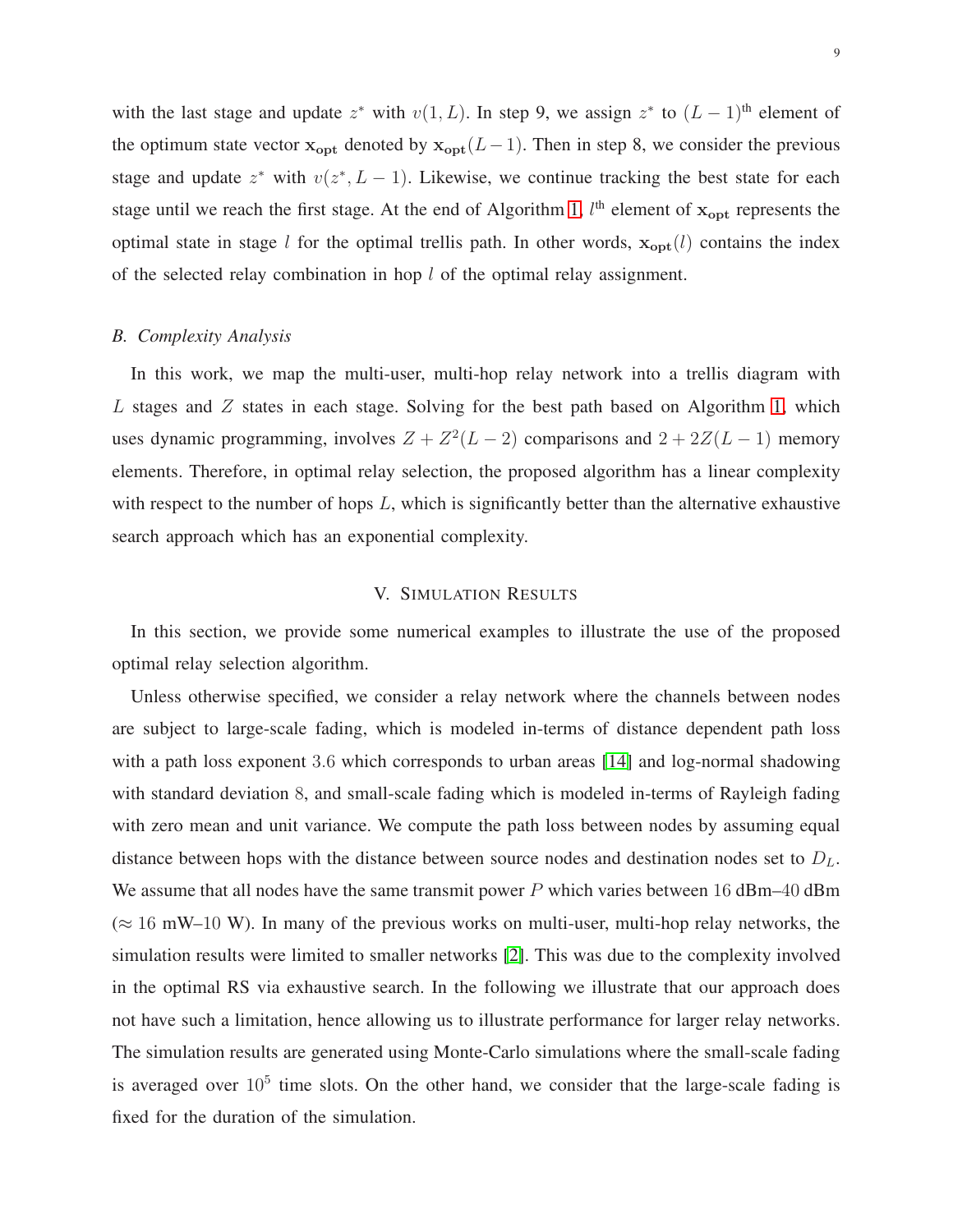<span id="page-9-0"></span>

Fig. 3: Outage probability for multi-user networks with  $N = 3, M = 4, L = 6$  and  $D<sub>L</sub> = 3$  km

Fig. [3](#page-9-0) plots the network outage probability versus the transmit power for the proposed RS in comparison with three existing RS schemes, namely, the decentralized RS (DRS) proposed in [\[2\]](#page-14-1), the greedy RS solution and hop-by-hop greedy RS solution. We consider a multi-user network  $(N = 3)$  with  $M = 4, L = 6$  and  $D<sub>L</sub> = 3$  km. Under the greedy RS, the first user selects the best relay path over all the hops. Then the second user selects the best possible relay path over all the hops from the remaining set of relays and so on. As such, the greedy approach does not maintain user fairness. Under the hop-by-hop greedy RS, we consider greedy RS implemented in hop-by-hop manner. We note that the greedy RS performs best when there is no interference between S-D pairs. As such, to perform a fair comparison, we consider that there is no interference between S-D pairs and set the SNR threshold to 3 dB. From the plot, we observe that the solutions based on greedy RS result in worse outage probability compared to the optimal RS and the DRS proposed in [\[2\]](#page-14-1). We can also observe that even for smaller number of hops and S-D pairs, the DRS proposed in [\[2\]](#page-14-1) has a considerably higher network outage than the optimal RS due to its hop-by-hop approach which removes some of the possible relay combinations. As such, we can expect the gap between the proposed algorithm and existing RS solutions to increase further when either the number of hops or the number of S-D pairs increases.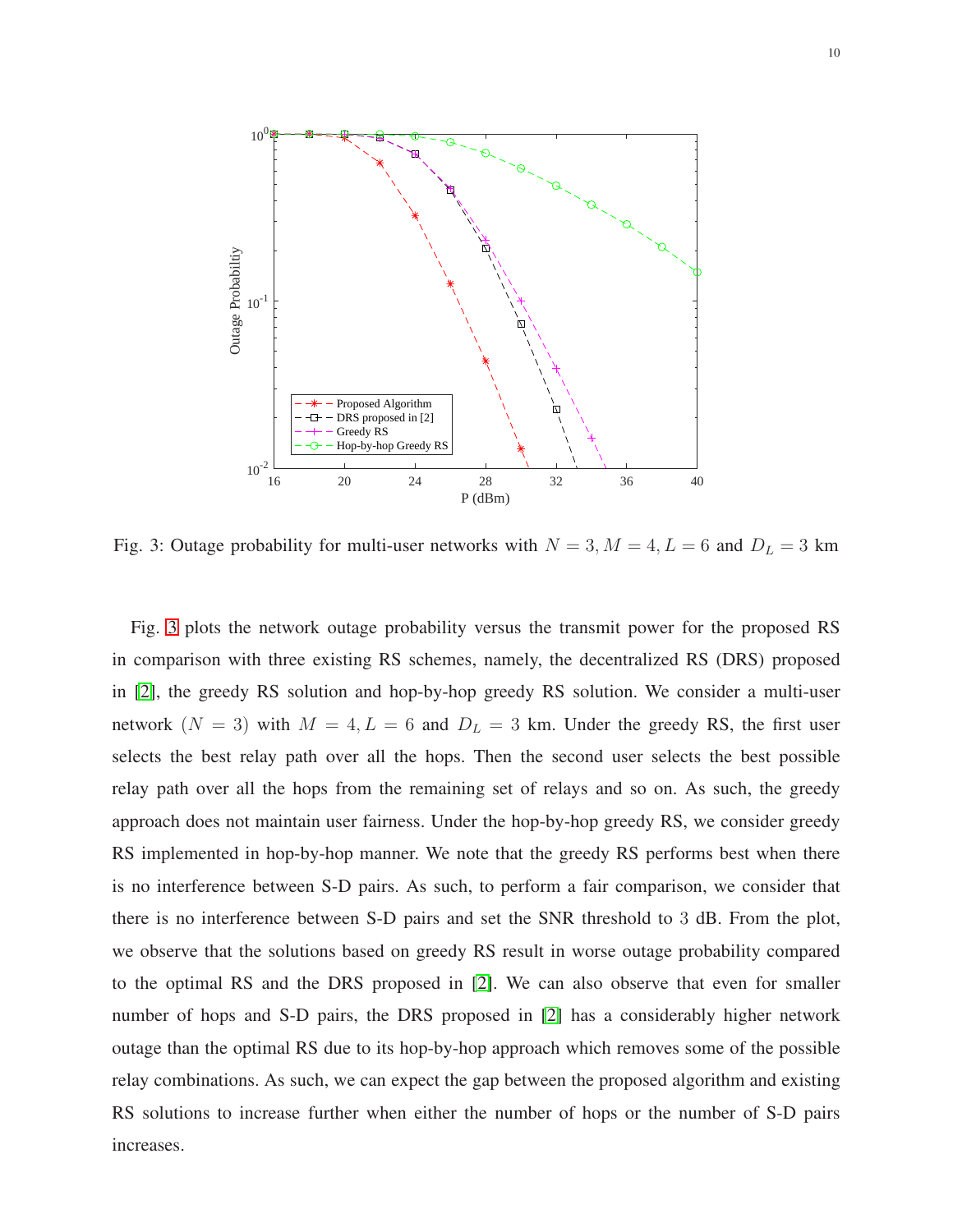|                 | Optimal RS | DRS proposed in [2] | Greedy Solution | Hop-by-hop<br>Greedy |
|-----------------|------------|---------------------|-----------------|----------------------|
|                 |            |                     |                 | Solution             |
| $N = 2, L = 8$  | 2.8        | 0.1000              | 0.5056          | 0.04343              |
| $N = 2, L = 10$ | 3.3        | 0.1186              | 0.5769          | 0.05319              |
| $N = 2, L = 12$ | 3.8        | 0.1367              | 0.6452          | 0.06293              |
| $N = 2, L = 14$ | 4.4        | 0.1564              | 0.7245          | 0.07283              |
| $N = 2, L = 10$ | 3.3        | 0.1                 | 0.5             | 0.05319              |
| $N = 3, L = 10$ | 28.4       | 0.2                 | 0.8             | 0.06892              |
| $N = 4, L = 10$ | 232.1      | 0.7                 | 0.11            | 0.08544              |
| $N = 5, L = 10$ | 944.0      | 5.3                 | 0.14            | 0.09993              |

<span id="page-10-0"></span>Table I: Computational Time in milliseconds when  $M = 6$  and  $D<sub>L</sub> = 5$  km

As discussed in section [IV-B,](#page-8-0) the complexity of the proposed algorithm is linear in the number of hops, while it remains exponential in the number of S-D pairs. The DRS proposed in [\[2\]](#page-14-1) has a complexity that is linear in the number of hops and quadratic in the number of S-D pairs. On the other hand, both greedy solutions have a complexity that is linear in both the number of hops and the number of S-D pairs. The average computational times and the outage probability for the four relay selection solutions are presented in Table [I](#page-10-0) and Table [II,](#page-11-0) respectively. We consider a multi-user, multi-hop relay network with  $M = 6$  and  $D_L = 5$  km. From Table [I,](#page-10-0) we can clearly see that the computational time of existing relay selection solutions and the proposed optimal relay selection increases linearly with L. On the other hand, computational time of the proposed optimal RS increases exponentially with the number of S-D pairs  $N$ . For the decentralized relay selection proposed in [\[2\]](#page-14-1) the computational time increases quadratically and that of the two greedy solutions increases linearly with  $N$ . From Table [II,](#page-11-0) we can also observe that the difference between the outage probability of the existing relay selection solutions and the optimal relay selection increases significantly with both  $L$  and  $N$ , thus increasing their suboptimality. Therefore, we can clearly see that the proposed optimal relay selection obtains better outage performance with increasing  $L$  while maintaining a linear complexity. On the other hand, with increasing N, there is a clear trade-off between the complexity in terms of the number of S-D pairs and the outage performance.

Fig. [4](#page-11-1) plots the average computational time versus the number of hops  $L$  for a two-user network ( $N = 2$ ) with  $M = 3$  and  $D<sub>L</sub> = 3$  km. From the plot, we can observe that the average computational time of the exhaustive search based optimal solution increases linearly in the log scale indicating that it has an exponential complexity with respect to  $L$ . On the other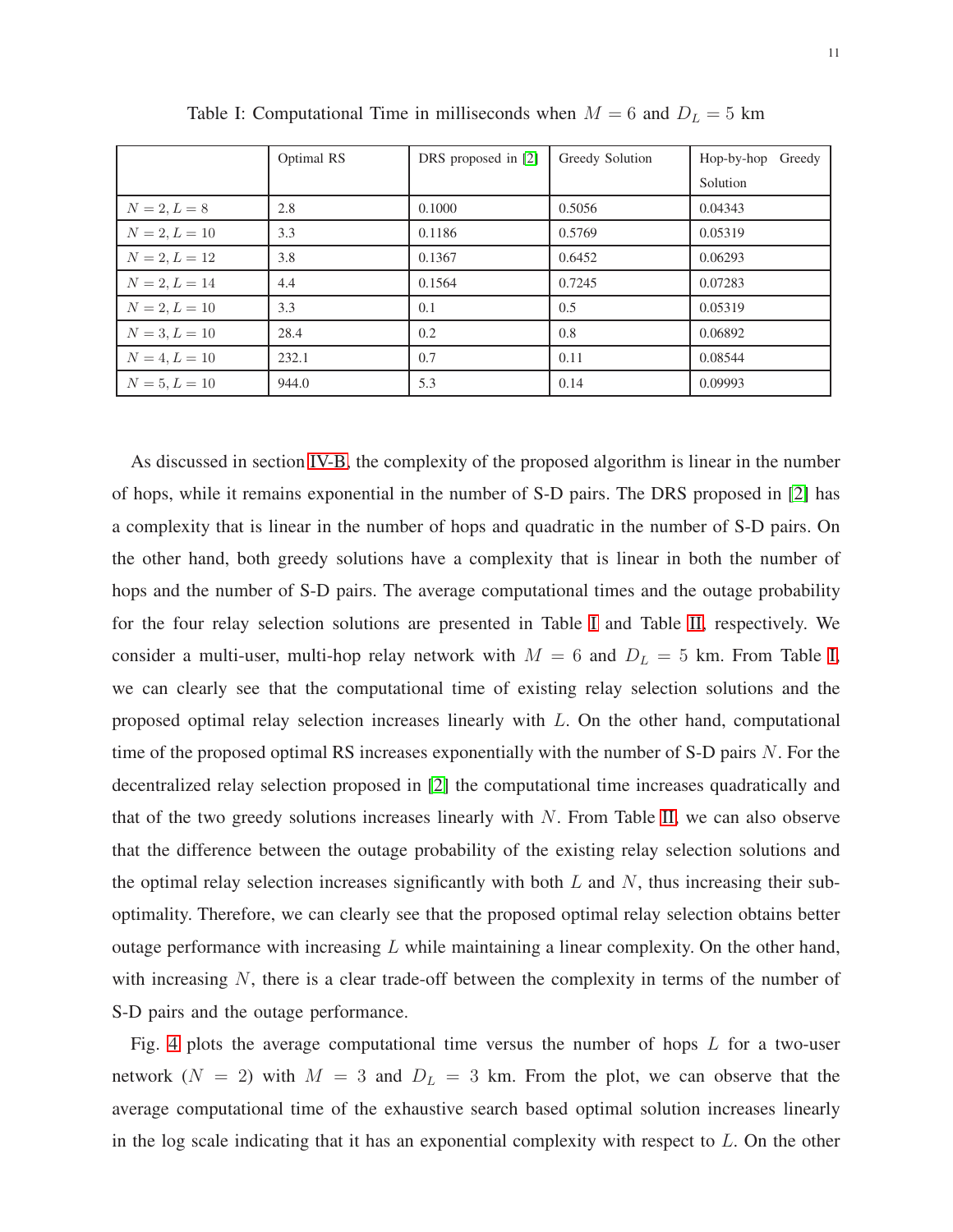<span id="page-11-0"></span>

|                 | Optimal RS | DRS proposed in [2] | Greedy Solution | Greedy<br>Hop-by-hop |
|-----------------|------------|---------------------|-----------------|----------------------|
|                 |            |                     |                 | Solution             |
| $N = 2, L = 8$  | 0.6074     | 0.9607              | 0.7073          | 0.9878               |
| $N = 2, L = 10$ | 0.0206     | 0.2219              | 0.0354          | 0.6997               |
| $N = 2, L = 12$ | 0.0007     | 0.0155              | 0.0018          | 0.4289               |
| $N = 2, L = 14$ | 0.00001    | 0.0010              | 0.0002          | 0.2714               |
| $N = 2, L = 10$ | 0.0206     | 0.2219              | 0.0354          | 0.6997               |
| $N = 3, L = 10$ | 0.0315     | 0.3332              | 0.1057          | 0.8639               |
| $N = 4, L = 10$ | 0.0443     | 0.4509              | 0.3501          | 0.9570               |
| $N = 5, L = 10$ | 0.0782     | 0.5856              | 0.8958          | 0.9951               |

Table II: Outage Probability when  $M = 6$  and  $D_L = 5$  km

<span id="page-11-1"></span>

Fig. 4: Average computation time versus L for a two-user network with  $M = 3$  and  $D<sub>L</sub> = 3$  km

hand, proposed algorithm and the existing sub-optimal relay selection solutions have average computational time which fluctuates around a constant in the log scale, thus indicating their linear complexity with respect to L.

Next, we consider that there is interference between transmissions in the same hop. We also consider only the path loss for large-scale fading. Fig. [5](#page-12-0) plots the network outage probability versus the transmit power for two-user networks ( $N = 2$ ) with  $M = 6, 9, 12, L = 10, 15, 20$ and  $D_L = 10$  km when SINR threshold  $\gamma_{th}$  is set to  $-3$  dB. From the plot, we observe that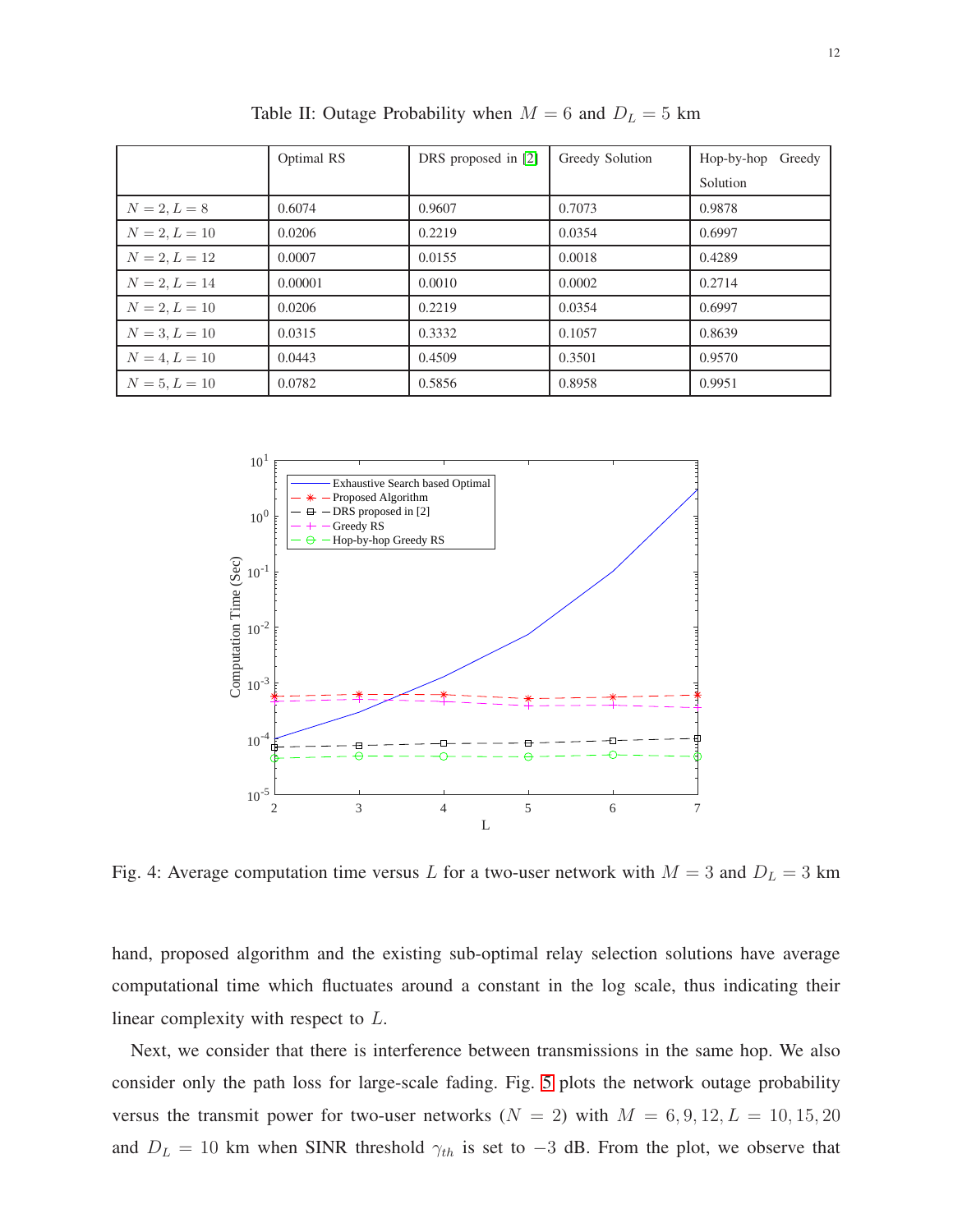<span id="page-12-0"></span>

Fig. 5: Outage probability for multi-user networks with  $N = 2$ ,  $M = 6, 9, 12, L = 10, 15, 20$  and  $D_L = 10 \text{ km}$ 

outage probability decreases with increasing  $M$ . As  $M$  increases, the number of available relay combinations increases. As a result, the probability of each S-D pair selecting a relay with larger gain and lower interference increases, thus increasing the end-to-end received SINR of each S-D pair. Therefore, when we have more relays available in each hop, the overall outage probability reduces. A similar observation can be made with respect to L. As L increases, the distance between transmitting and receiving nodes of a given hop decreases. This reduces the path loss between two nodes, thus increasing the received SINR. We also observe that in the high transmit power regime, the outage probability of a given M enters a saturation with increasing L. This can be explained by the interference dominance in the high transmit power regime, because the reduction in path loss increases both the received SNR and the received interference.

Fig. [6](#page-13-0) plots the network outage probability versus the transmit power for a multi-user network  $(N = 2, 3, 4)$  with  $M = 5, 6, L = 20$  and  $D<sub>L</sub> = 10$  km when the SINR threshold is set to  $-5$  $dB$ . From the plot, we observe that as the number of S-D pairs  $N$  increases, the overall outage probability increases due to the effect of interference. With more S-D pairs, the number of available relay combinations decreases whereas the impact of interference increases in each hop. As a result, the end-to-end received SINR of each S-D pair decreases, thus increasing the outage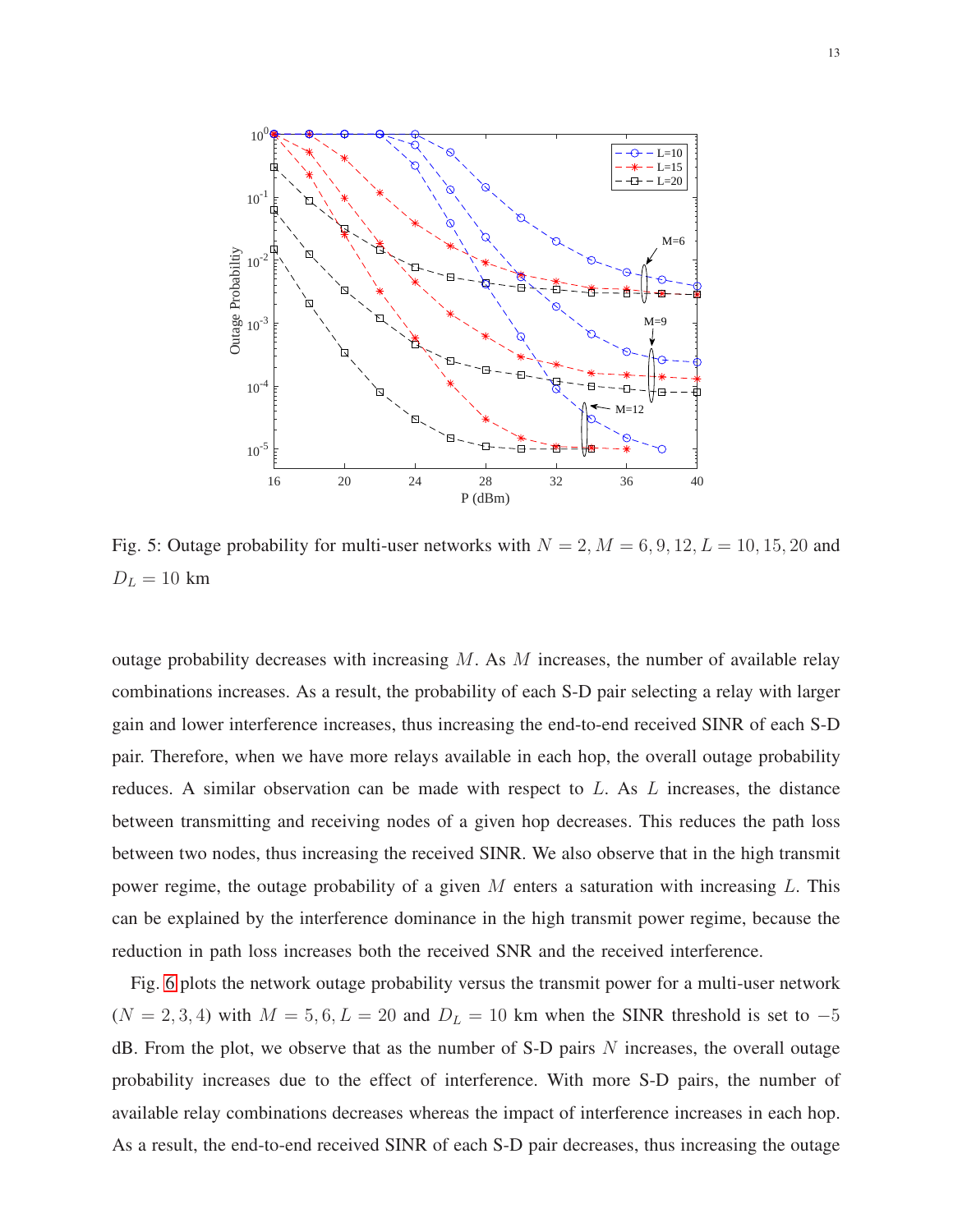<span id="page-13-0"></span>

Fig. 6: Outage probability for multi-user networks with  $N = 2, 3, 4, M = 5, 6, L = 20$  and  $D_L = 10 \text{ km}$ 

probability. We also observe that unlike with  $L$ , the outage probability of a given  $M$  does not enter a saturation with increasing N in the high transmit power regime. With  $M \gg N$ , a given S-D pair has more paths to traverse through the network. As such, there is a high probability for every S-D pair to select a relay path with high end-to-end received SINR under different channel fading, thus minimizing the outage probability.

## VI. CONCLUSION

We considered a DF multi-hop relay network with multiple users and multiple relays in each hop. By introducing a set of states that aggregate the possible relay combinations among users, we showed that the network topology can be mapped to an expanded trellis diagram. Based on that, we proposed an optimal path selection algorithm that maximizes the minimum end-to-end received SINR of all users. Our proposed algorithm has a linear complexity with respect to the number of hops, thus, operates with much less processing power when compared to the exhaustive search that has an exponential complexity with respect to the number of hops. The proposed approach can be used to find the optimum RS in networks with larger number of relays